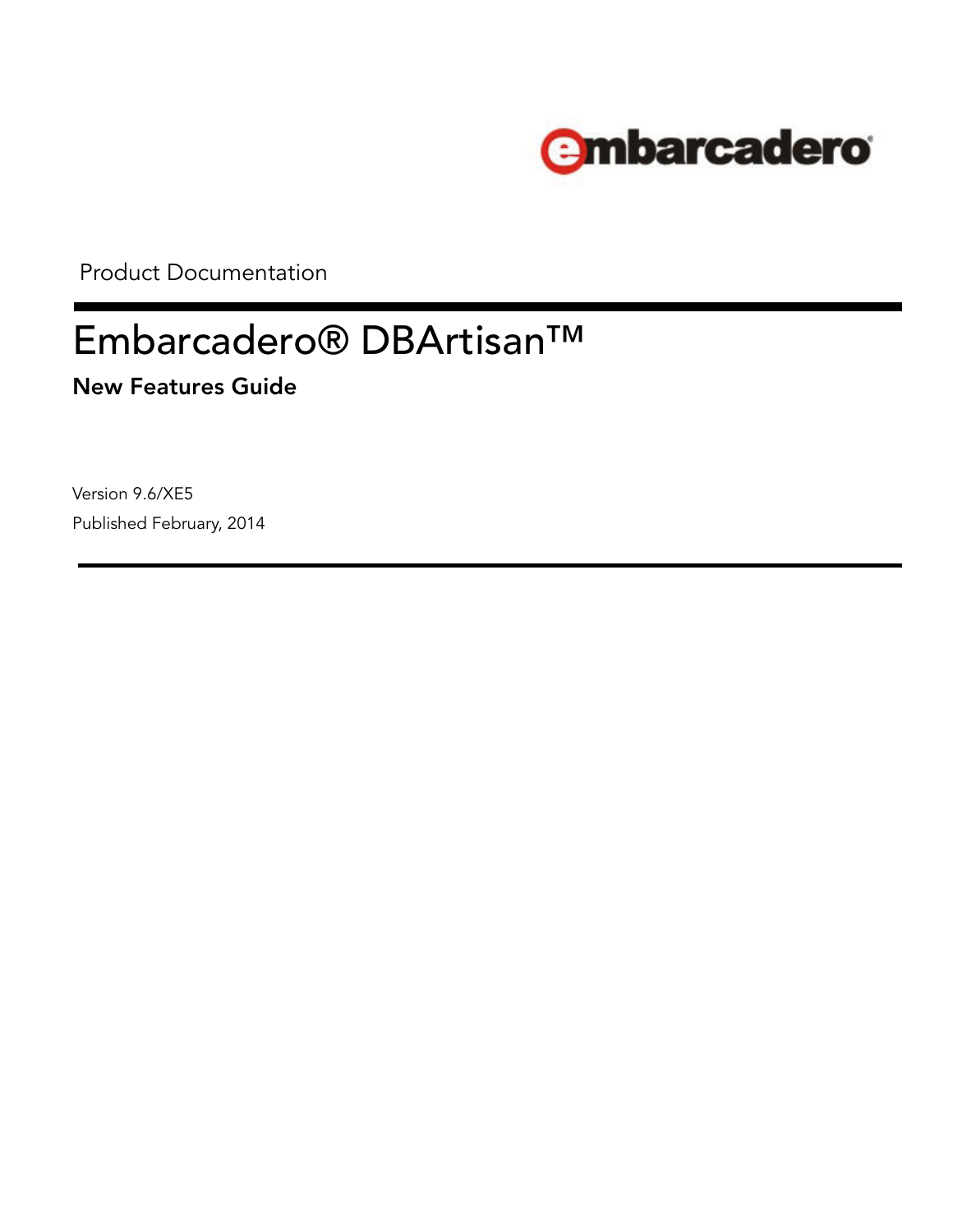© 2014 Embarcadero Technologies, Inc. Embarcadero, the Embarcadero Technologies logos, and all other Embarcadero Technologies product or service names are trademarks or registered trademarks of Embarcadero Technologies, Inc. All other trademarks are property of their respective owners.

This software/documentation contains proprietary information of Embarcadero Technologies, Inc.; it is provided under a license agreement containing restrictions on use and disclosure and is also protected by copyright law. Reverse engineering of the software is prohibited.

Embarcadero Technologies, Inc. is a leading provider of award-winning tools for application developers and database professionals so they can design systems right, build them faster and run them better, regardless of their platform or programming language. Ninety of the Fortune 100 and an active community of more than three million users worldwide rely on Embarcadero products to increase productivity, reduce costs, simplify change management and compliance, and accelerate innovation. Founded in 1993, Embarcadero is headquartered in San Francisco, with offices located around the world. To learn more, please visit h[ttp://www.embarcadero.com](http://www.embarcadero.com).

February 11, 2014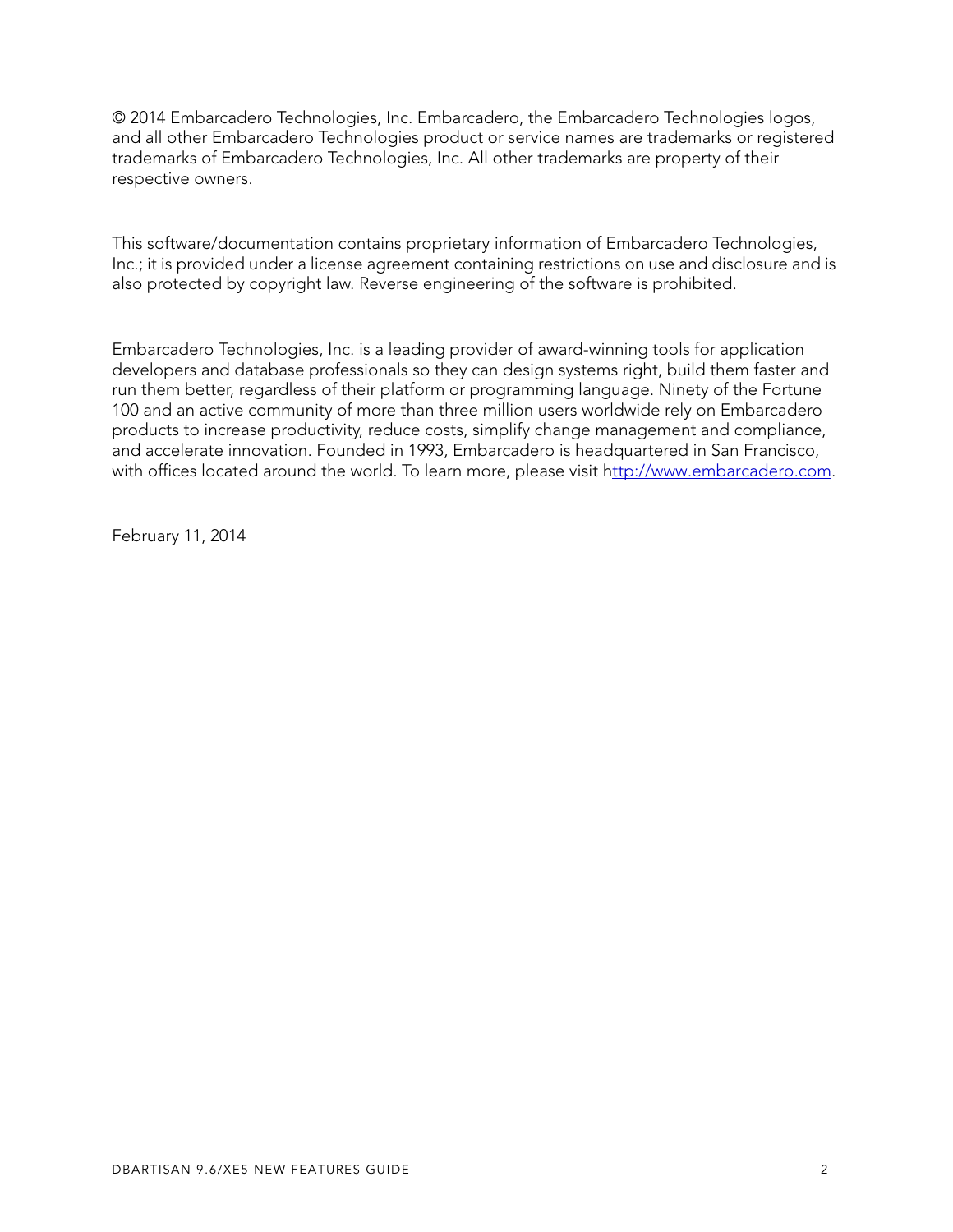## Contents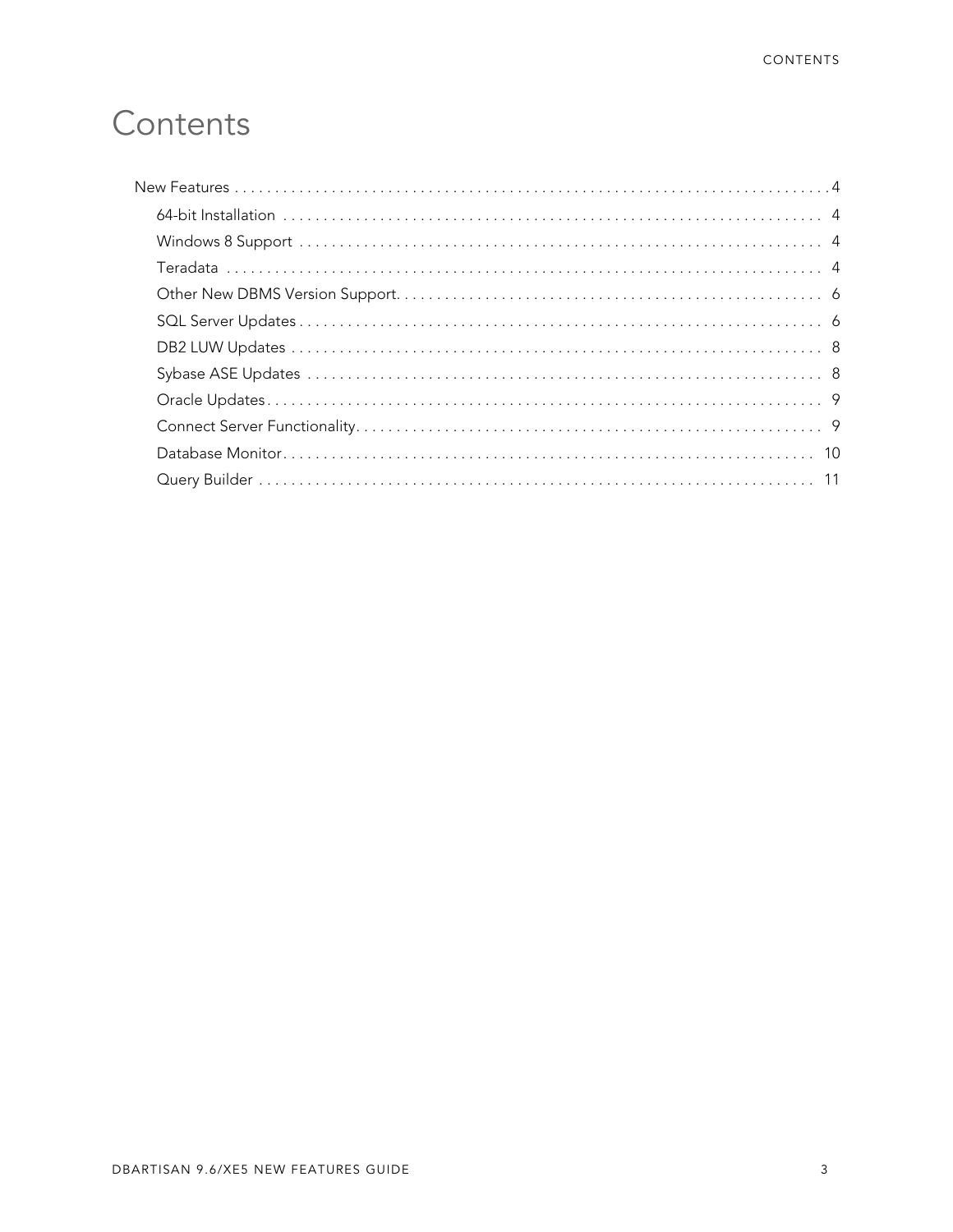## <span id="page-3-0"></span>NEW FEATURES

New features for this release fall into the following categories:

- [64-bit Installation](#page-3-1)
- [Windows 8 Support](#page-3-2)
- [Teradata](#page-3-3)
- [Other New DBMS Version Support](#page-5-0)
- [SQL Server Updates](#page-5-1)
- [DB2 LUW Updates](#page-7-0)
- [Sybase ASE Updates](#page-7-1)
- [Oracle Updates](#page-8-0)
- [Connect Server Functionality](#page-8-1)
- [Database Monitor](#page-9-0)
- [Query Builder](#page-10-0).

## <span id="page-3-1"></span>64-BIT INSTALLATION

DBArtisan now runs as a native, 64-bit application. Separate installers let you choose between 32-bit and 64-bit applications.

64-bit versions of DBMS platform drivers are installed when you select that option. If you are using custom drivers, as of the 9.6 release, you must be using 64-bit versions of those custom drivers when using the 64-bit version of DBArtisan.

## <span id="page-3-2"></span>WINDOWS 8 SUPPORT

DBArtisan is now fully supported on the Windows 8 operating system.

## <span id="page-3-3"></span>TERADATA

As of this release, DBArtisan provides support for Teradata versions 13.10, 14, and 14.10. The following topics provide a summary of the new functionality.

#### **Command line startup against Teradata datasources**

As with other platforms, command line startup of DBArtisan is available with the following syntax options: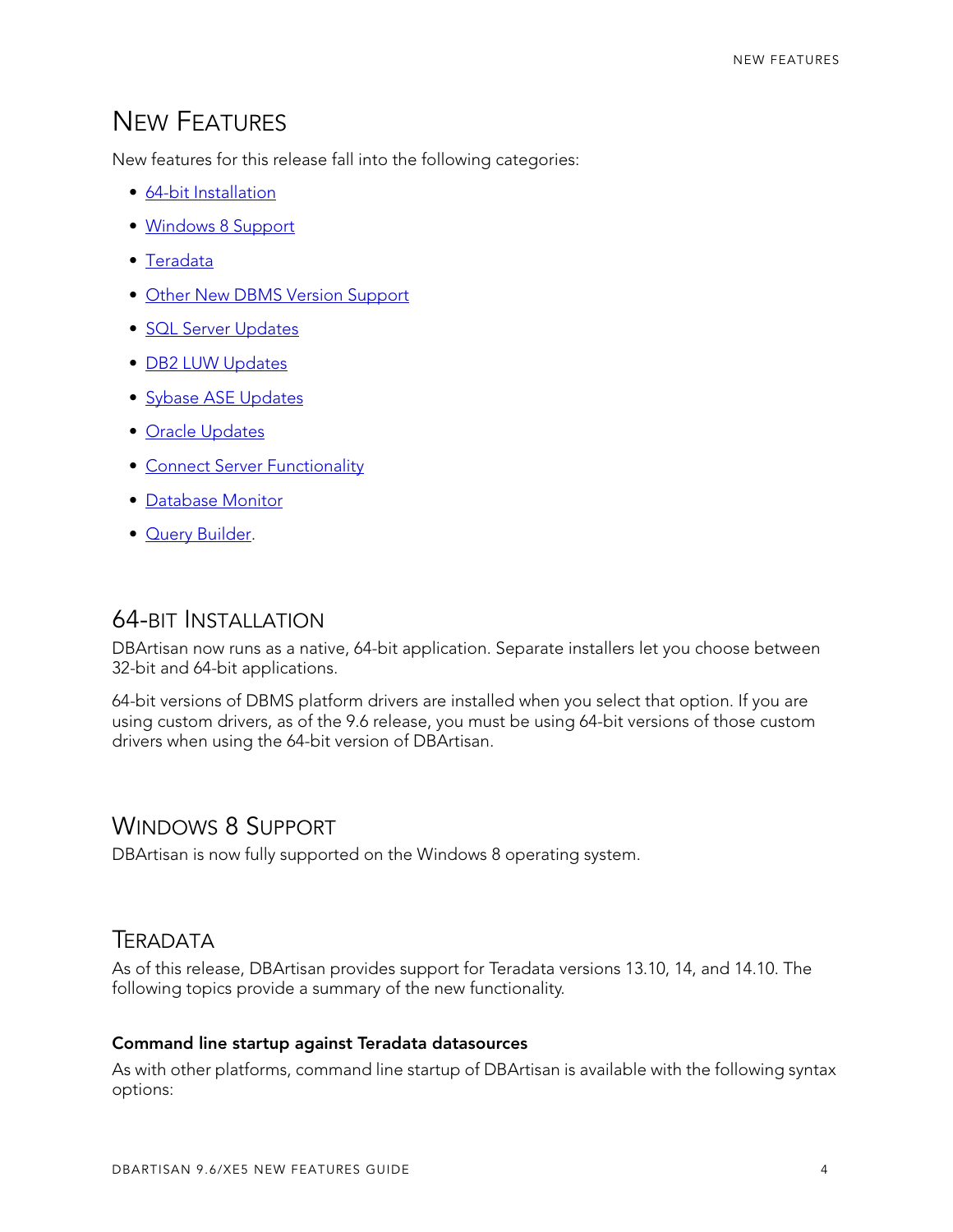**dbart.exe -D** *datasource* **-U** *username* [**-P** *password*]

**dbart.exe -R** *'connectionstring*' **-D** *datasource* **-U** *username* [**-P** *password*]

The *connectionstring* can take the following form:

**teradata://***HOST* **teradata://***HOST*/*DB* **teradata://***HOST***:***PORT* **teradata://***HOST***:***PORT***/***DB* **NOTE:** Using **teradatap** will make the datasource created permanent.

If the Teradata ODBC driver is installed, the connection will be established using that driver. Otherwise, the Teradata JDBC driver will be used.

#### **Standard Datasource Registration and Connectivity**

Currently, you can manually register a Teradata datasource, identifying a host and optionally providing port and database name information.

| Database Type                   |                      |  |
|---------------------------------|----------------------|--|
| <b>Connection Information</b>   | Host:                |  |
| <b>Security Parameters</b>      | Port (optional):     |  |
| <b>Custom Driver Properties</b> |                      |  |
| <b>Datasource Properties</b>    | Database (optional): |  |
| Datasource Group                |                      |  |
|                                 | Datasource Name:     |  |
|                                 |                      |  |

Similarly, a login dialog, prompting for a user name and password, lets you connect to a Teradata datasource.

#### **Datasource Explorer/Navigator Node Availability**

Primary Explorer/Navigator nodes and key secondary nodes for the new platform are as follows:

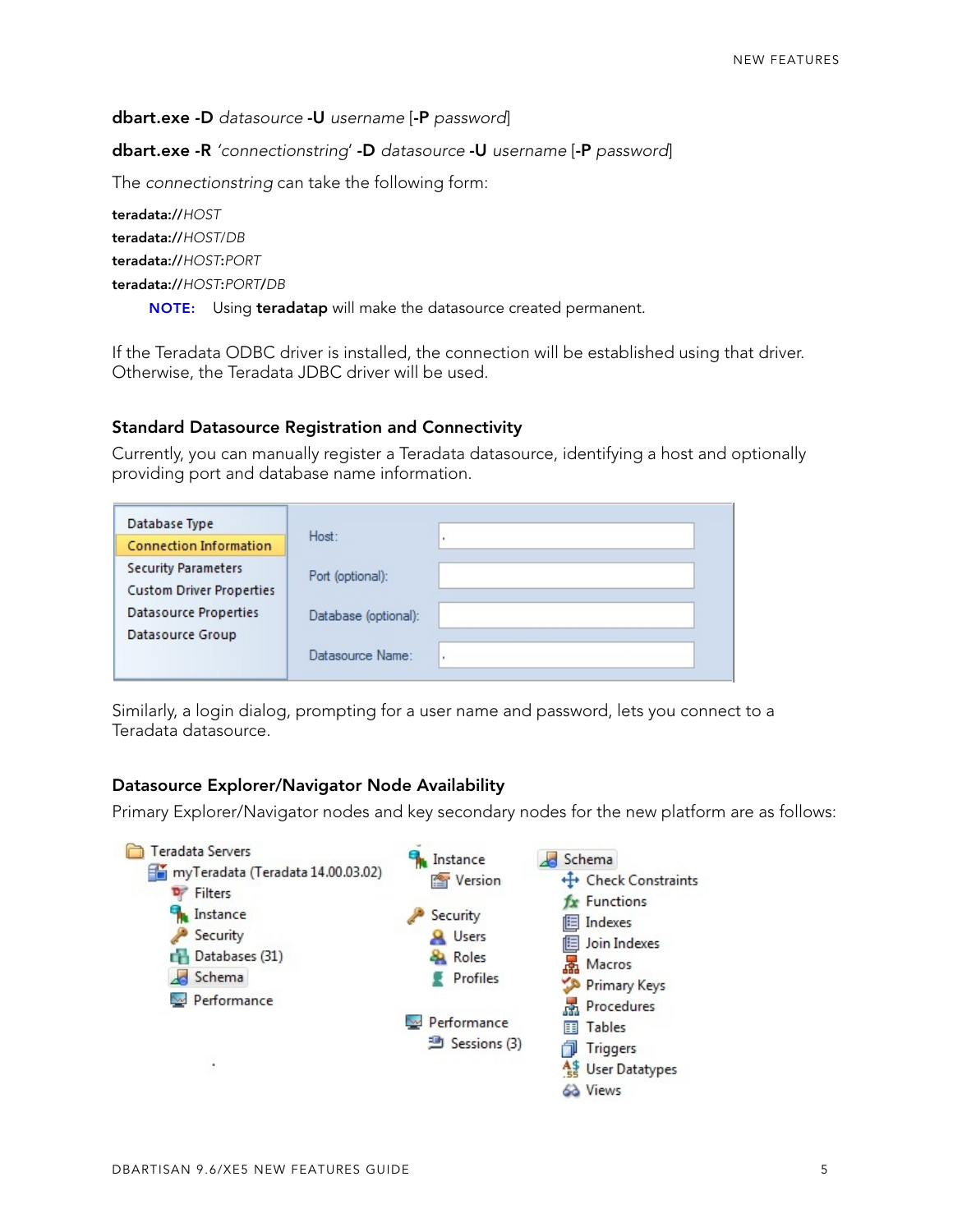Object actions such as **Object Properties**, **Execute**, **Edit Data**, **Build Query**, **Select \* From**, and **Schema** are available, as appropriate to the object type.

#### **SQL Editor**

Execution against Teradata sources is available. Also available are related, common SQL Editor tools such as **Query Options**, **Paste SQL Syntax**, and **Paste SQL Statement**.

## <span id="page-5-0"></span>OTHER NEW DBMS VERSION SUPPORT

As of this release,DBArtisan provides full support for the following DBMS platform versions:

- IBM DB2 LUW version 10
- IBM DB2 z/OS version 10
- Oracle 12c
- Sybase ASE 15.7.

## <span id="page-5-1"></span>SQL SERVER UPDATES

The following topics describe SQL Server updates for the current release.

#### **Sequence Object Type**

DBArtisan now supports the sequence object type, introduced with SQL Server version 12. A creation wizard, editor, and a basic set of object actions are provided.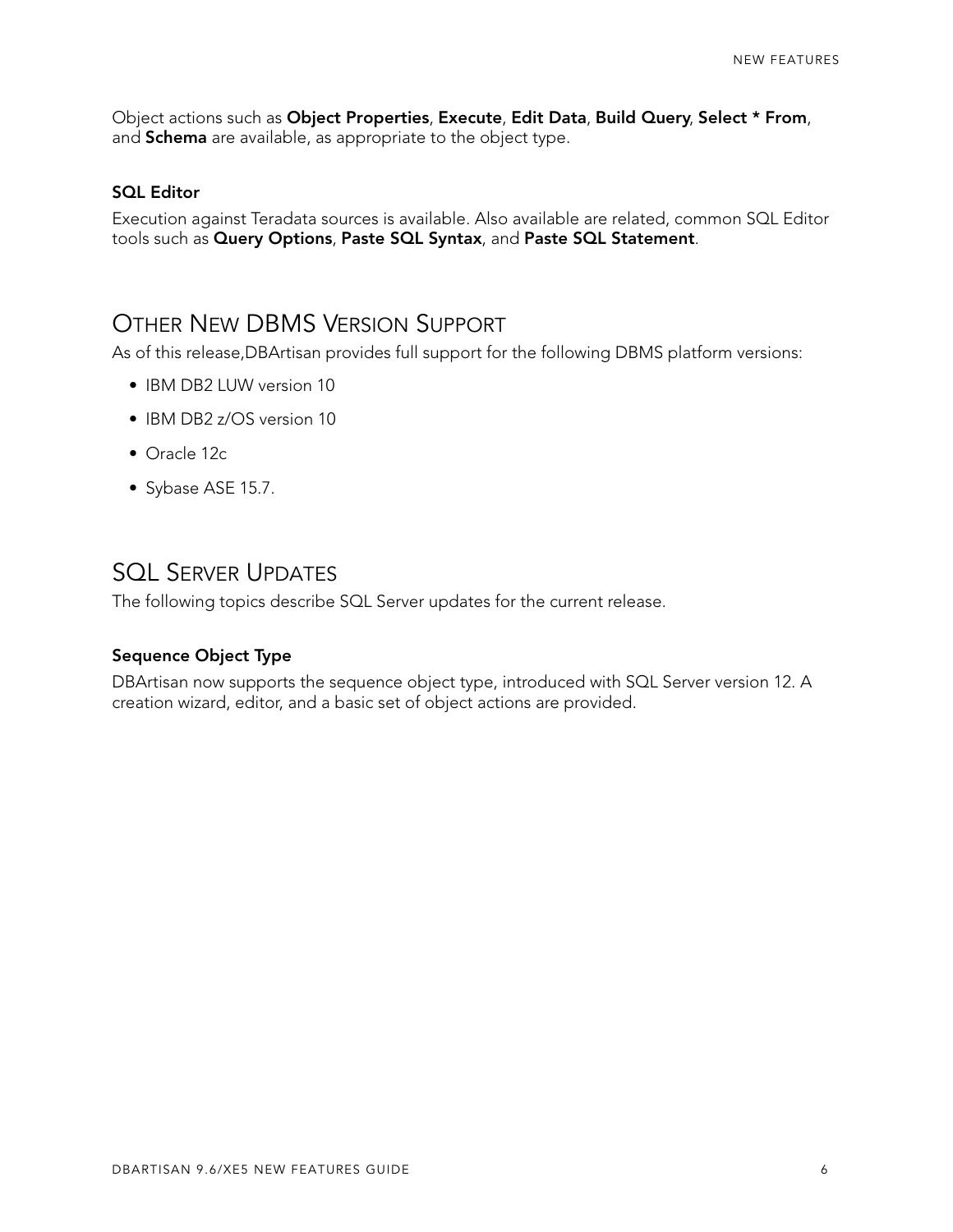|                   |    | Create Sequence Wizard - Step 1 of 2 |                          | 回<br>$\Box$              | $\Sigma$ |   | Create             |
|-------------------|----|--------------------------------------|--------------------------|--------------------------|----------|---|--------------------|
| <b>Properties</b> |    |                                      |                          |                          |          | Θ | Open               |
|                   |    | Specify the sequence properties      |                          |                          |          | × | Drop               |
| Properties        |    |                                      |                          |                          |          | 먎 | Extract            |
| DDL View          |    | Property                             | Value                    |                          |          | 먭 | Migrate            |
|                   | E. | <b>Creation</b>                      |                          |                          |          |   |                    |
|                   |    | Schema                               |                          | $\overline{\phantom{a}}$ |          | 縣 | Report             |
|                   |    | Name                                 |                          |                          |          | I | Rename             |
|                   | E. | <b>General</b>                       |                          |                          |          |   |                    |
|                   |    | Start With                           |                          |                          |          | ₹ | Disconnect         |
|                   |    | Increment By                         |                          |                          |          | Ż |                    |
|                   |    | Minimum Value                        |                          |                          | 亖        |   | Refresh            |
|                   |    | Maximum Value                        |                          |                          |          |   | $Ctrl + C$<br>Copy |
|                   |    | Cycle                                | $\Box$                   |                          |          |   |                    |
|                   |    | Cache                                | $\overline{\mathcal{J}}$ |                          |          |   |                    |
|                   |    | Cache Size                           |                          |                          |          |   |                    |
|                   | Θ. | <b>Datatype</b>                      |                          |                          |          |   |                    |
|                   |    | Data Type Schema                     |                          | $\blacksquare$           |          |   |                    |
|                   |    | Data Type                            |                          |                          |          |   |                    |
|                   |    | Data Type Precision                  | 0                        |                          | ٠        |   |                    |
|                   |    |                                      |                          |                          |          |   |                    |
|                   |    | < <u>B</u> ack                       | Einish<br>Next           | Help<br>Cancel           |          |   |                    |

#### **FileTable and FileStream updates to tables**

When creating or editing SQL Server tables, a new set of properties is available. They let you:

- Specify a filegroup for the table by providing a FILESREAM\_ON argument value
- Create the table as a FileTable, with a full set of FileTable arguments.

| Filestream On                             | zmbftfg      |  |
|-------------------------------------------|--------------|--|
| <b>Filetable</b>                          |              |  |
| As Filetable                              | $\checkmark$ |  |
| Filetable Collate Filename                |              |  |
| <b>Filetable Directory Name</b>           |              |  |
| Filetable PK Constraint Name              |              |  |
| Filetable StreamID Unique Constraint Name |              |  |
| Filetable Fullpath Unique Constraint Name |              |  |

A new **Enable/Disable Filetable(s)** action lets you build and submit an ALTER TABLE statement, specifying either an ENABLE FILETABLE\_NAMESPACE or DISABLE FILETABLE\_NAMESPACE argument. This enables or disables system-defined constraints on a FileTable.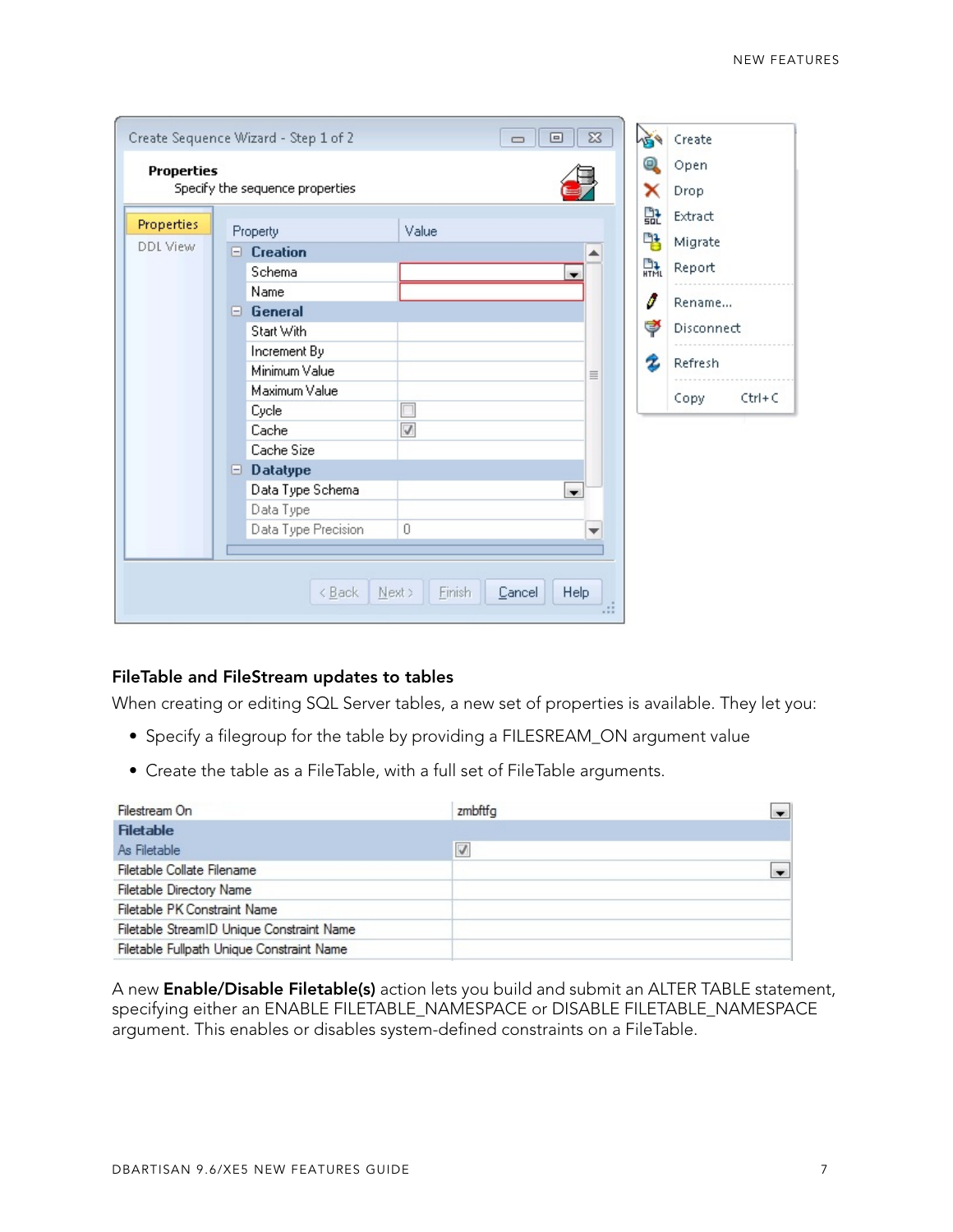| Enable/Disable Filetable(s)      |                                                    | $\Sigma$<br>回<br>$\sim$                                                                        |
|----------------------------------|----------------------------------------------------|------------------------------------------------------------------------------------------------|
| <b>Action Options</b><br>Preview | 1 filetable(s) to be enabled/disabled.<br>dbo.kjgh | ■ 2↓<br>Action Options<br>$\blacktriangledown$<br>Enable                                       |
| Preview                          | Schedule<br>$<$ Back<br>Next >                     | <b>Enable</b><br>Check to enable the selected filetable(s).<br>Help<br>Execute<br>Cancel<br>42 |

## <span id="page-7-0"></span>DB2 LUW UPDATES

The **Update Statistics** object action has been updated to use the ADMIN\_CMD system procedure. This eliminates the constraint of having target datasources registered by alias and using the native client. **Update Statistics** can now be used against all datasources, regardless of how they were registered.

## <span id="page-7-1"></span>SYBASE ASE UPDATES

Against version 15.7 datasources, the Login Wizard/Editor now generates DDL that uses CREATE/ALTER LOGIN syntax. New properties let you work with SUID, LOGIN PROFILE, and EXEMPT INACTIVE LOCK parameters.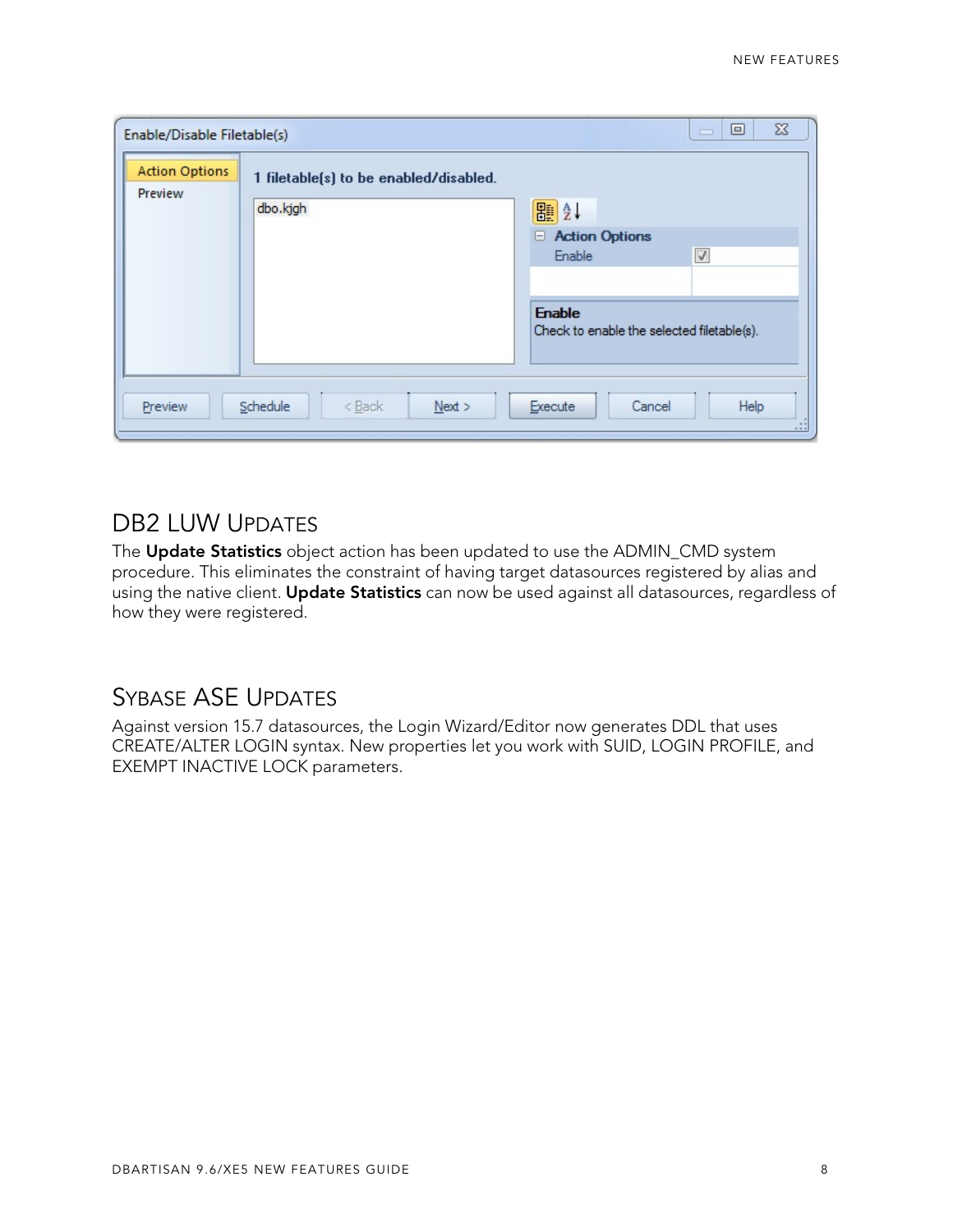|        | Creation                           |              |                          | USE master                             |
|--------|------------------------------------|--------------|--------------------------|----------------------------------------|
|        | Name                               | biff         |                          |                                        |
|        | Full Name                          |              |                          | go                                     |
|        | Suid                               | 44           |                          | CREATE LOGIN biff WITH PASSWORD dfsdfs |
| E.     | General                            |              |                          | <b>LOGIN PROFILE ignore</b>            |
|        | Default Database                   | tempd        | $\overline{\phantom{0}}$ | <b>SUID 44</b>                         |
|        | Default Language                   |              | $\overline{\phantom{a}}$ | DEFAULT DATABASE tempdb                |
|        | Profile                            | ignore       | $\overline{\phantom{a}}$ | <b>EXEMPT INACTIVE LOCK true</b>       |
|        | Account Locked                     | $\sqrt{}$    |                          | go                                     |
| $\Box$ | Authentication                     |              |                          | EXEC sp_locklogin biff, 'lock'         |
|        | Password                           | ******       |                          | go                                     |
|        | Password Expiration (0 - 32767)    |              |                          |                                        |
|        | Minimum Password Length (0 - 30)   |              |                          |                                        |
|        | Maximum Login Attempts (0 - 32767) |              |                          |                                        |
|        | Authentication Mechanism           |              | $\cdot$                  |                                        |
|        | Exempt Inactive Lock               | $\checkmark$ |                          |                                        |

The **Change Login Password**, **Add/Modify Login Trigger**, and **Drop Login Trigger** actions have also been updated to generate DDL that uses ALTER LOGIN syntax.

## <span id="page-8-0"></span>ORACLE UPDATES

If the Oracle SQL\*Net Client is not installed, DBArtisan will attempt to connect to an Oracle datasource using the Oracle Database Instant Client.

## <span id="page-8-1"></span>CONNECT SERVER FUNCTIONALITY

The Datasource Registration WIzard/Editor new provides greater flexibility when working with local datasources that are related to an Embarcadero Connect server datasource definition.

| Database Type<br><b>Connection Information</b> | Definition:                     |
|------------------------------------------------|---------------------------------|
| <b>Security Parameters</b>                     |                                 |
| <b>Custom Driver Properties</b>                |                                 |
| <b>Datasource Properties</b>                   | #Include Search                 |
| Oracle View Config                             | <br>Directories:                |
| Datasource Group                               | View In CONNECT                 |
|                                                | <b>View Related ER Models</b>   |
|                                                | <b>Edit Related Data Source</b> |

While creating or editing a local, Connect-related datasource, you can now: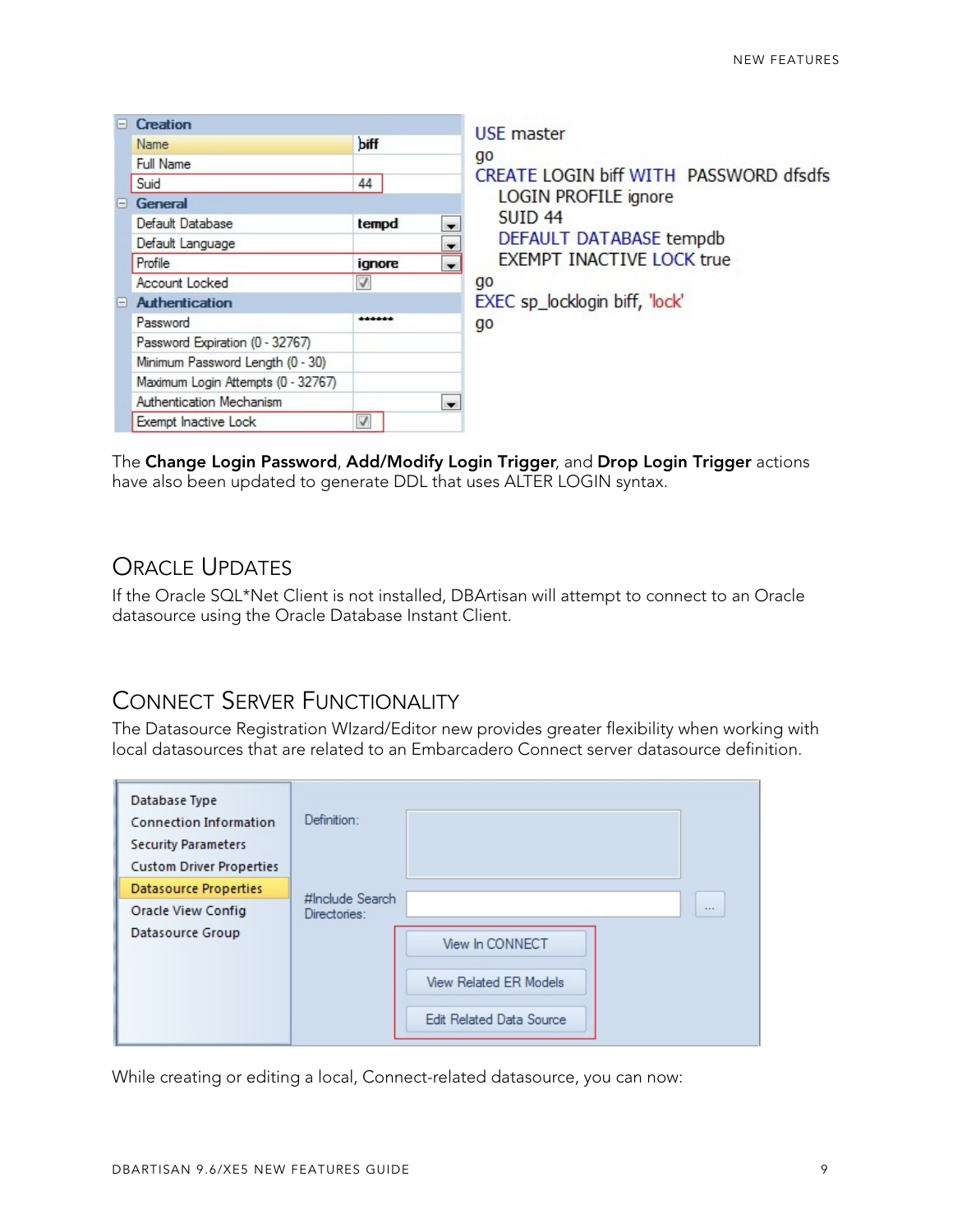- Open a browser that displays details of the Connect datasource definition
- Open a dialog that displays related Connect server models and lets you create and delete mappings
- Open an editor on the related Connect server datasource definition.

### <span id="page-9-0"></span>DATABASE MONITOR

The following customizations can be made on a DBMS platform-by-platform basis.

#### **Saved column-widths**

When you manually resize a column on a Database Monitor tab, the new size is saved across startups of DBArtisan and Database Monitor.

#### **Color-coding and Refresh Rate Customization**

The Options Editor now offers a **DB Monitor** page.

| <b>DB2</b> Servers   |                         |
|----------------------|-------------------------|
| Refresh Rate: 90     |                         |
| <b>Colors</b>        |                         |
| Process types:       | Item foreground:        |
| Default              | $\vert \tau \vert$      |
| Sleeping<br>Blocking | Item background:        |
|                      |                         |
|                      | $\overline{\mathbf{v}}$ |
|                      | Sample:                 |
|                      | Sample Text             |
|                      |                         |

It lets you perform the following tasks:

- Set foreground and background colors associated with sleeping, blocking, and default processes
- Specify the default display refresh rate used after opening a Database Monitor window. Note that you can still modify the refresh rate from the Database Monitor window.